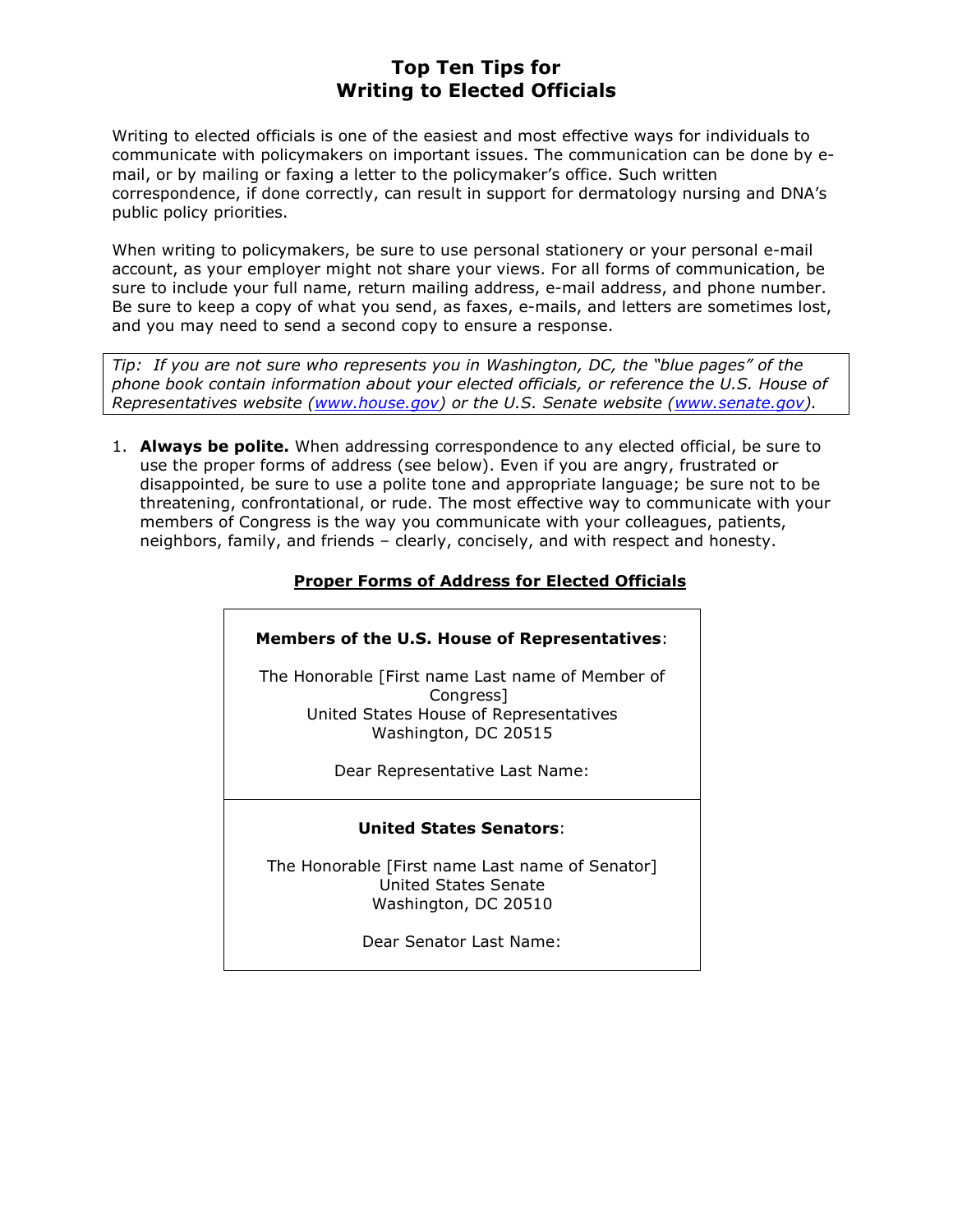#### President of the United States:

The Honorable Barack Obama President of the United States 1600 Pennsylvania Avenue Washington, DC 20500

Dear Mr. President:

2. Be clear about who you are and why you are writing. In the opening sentence, make your request clear and identify yourself as a registered voter, constituent, and someone who works in the dermatology field.

For example: "As a dermatology nurse who lives and works in your district, I am writing to request your support of the Nursing Workforce Development programs at the Health Resources and Services Administration." Or, "As a dermatology nurse who lives and works in your district, I am writing to request your support of restrictions on tanning for minors."

If you know the member or staff aide, say so at the beginning of your message; this may alert the staffer to give your message special attention.

- 3. Be concise and informed. If possible, try to keep your letter to a single page. You do not need to be an expert on the issue, but you should be familiar with the basic facts (e.g., name of the legislation and the associated bill number, and why it should be supported or opposed). If you are requesting that the policymaker cosponsor/support a particular measure, or are writing to express disappointment at a particular vote, check the list of cosponsors and the vote record first at http://thomas.loc.gov to ensure that your information is up-to-date and accurate. To find out your policymakers' positions on a particular issue, go to the issues section of their website.
- 4. Personalize your message. Remember, you are an expert at dermatology and nursing issues and, as such, you have many experiences to share. Tell your own story, and explain the relevance to the issue at hand. Although form letters and postcards are "counted," they often do not elicit a response from a congressional office. Personal stories and illustrations of local impact are more easily remembered by policymakers and their staff than statistics and generic examples. Moreover, personal stories are often what spur policymakers into action - not statistics. The reality is that our policymakers often legislate by anecdote. Your own words are best and can influence the legislator's response or vote. If you are using a template letter, please take a few moments to personalize it with your own experience. Also, if you can, include relevant state or local information to explain how the issue affects your community.
- 5. Be honest, accurate and clear. If you are including statistics or other scientific information, be sure to verify your sources and have them handy in case someone in the office follows up and requests additional information. Also, be sure not to exaggerate the situation you are discussing; do not oversell the policy solution you are advocating, or overstate the consequences if the policymaker does not do what you request. Make sure you do not use any "lingo" or "slang" (e.g., do not use acronyms in your letter like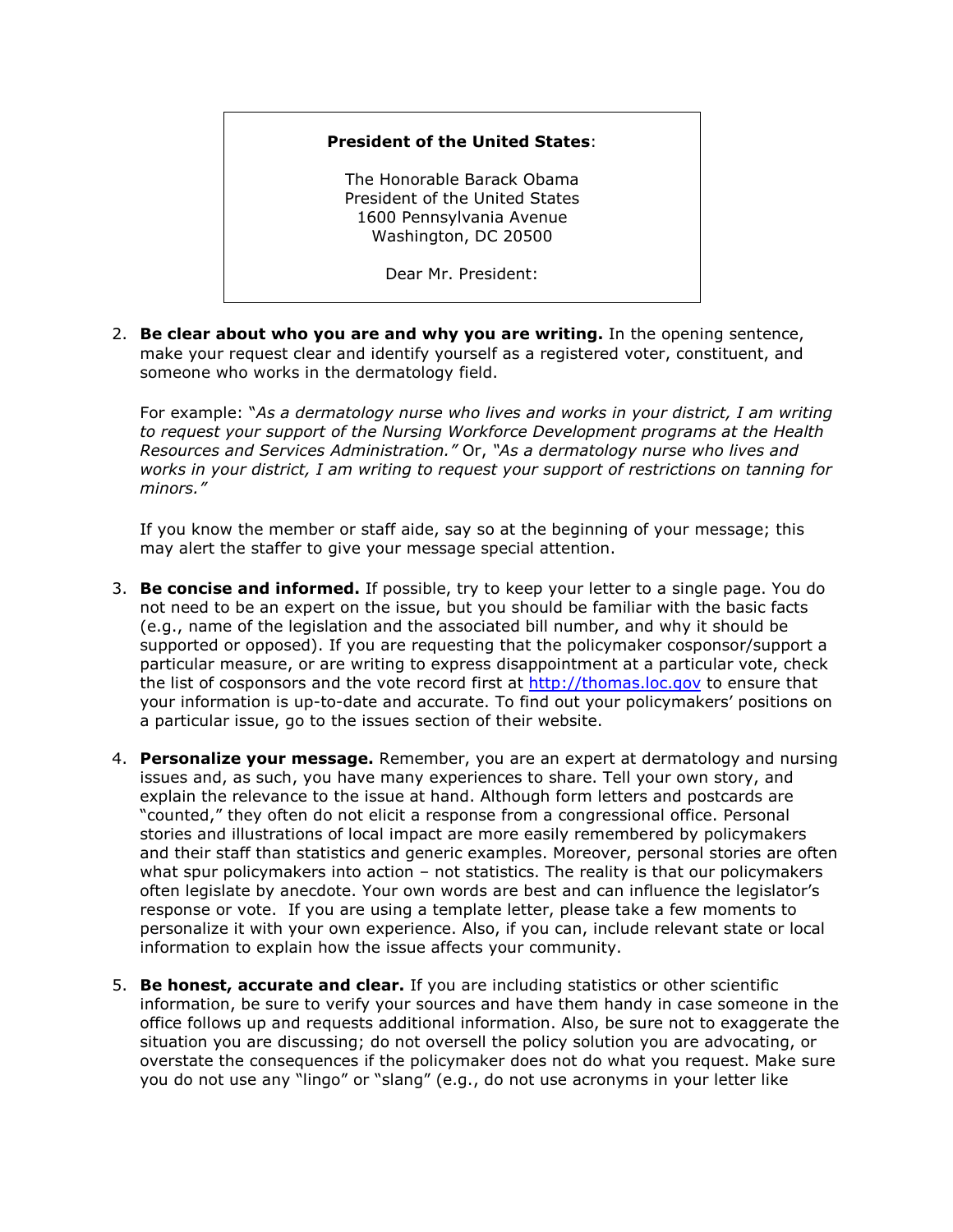"HRSA," unless you first write out what it means – the Health Resources and Services Administration).

- 6. Be modest in your request. Although you may wish to address multiple issues, be sure not to "kitchen-sink" in your communication. It is best to focus on only one or two issues that are of top priority to you. Your communication will be clearer, and policymakers or staffers, will be more receptive, because you have not bombarded them with too many requests.
- 7. Be of assistance and serve as a resource. Policymakers and their staff are overworked and overwhelmed, so offer them your assistance; they will appreciate your input and help. If you have an article of interest or relevance, be sure to include it with your correspondence, or refer to it, and indicate that you would be happy to provide it, should they be interested.
- 8. **Express appreciation.** Too many times we forget to say thank you. If in response to earlier correspondence you receive a letter informing you that the member shares your views or took the action you requested, write back expressing your thanks for the response and support. Or, if you learn that the policymaker recently cosponsored a bill you support, or voted the way you hoped, send a letter expressing your pleasure at his/her action. At the close of your correspondence, be sure to acknowledge and thank the member for his or her attention to your concerns.
- 9. Ask for a response. Because policymakers and their staffers work for you, you have every right to (politely) ask for a response and hold them accountable if your communication goes unanswered. In fact, entire systems, processes, and staff exist in congressional offices to respond to constituent input. It is important to note, however, that because of the volume of constituent input, it could be weeks or a month before you receive a response. Make clear at the close of your correspondence that you are requesting a written response regarding the policymaker's views on the issue or legislation you addressed.
- 10. Be sure to follow up. If you do not receive a response in a timely fashion, be sure to follow up. Contact the office by phone or with another letter, with your original attached, and indicate that you have not received a response, and you are requesting one. If you receive an unsatisfactory response to your correspondence, you should write or call again to express appreciation for the response and politely, yet firmly, communicate that the response was not what you anticipated or requested. Reiterate your concerns and address any points the policymaker has made on the issue in the correspondence.

Specific Tips About "Snail Mail" to the U.S. Congress in Washington, DC: As a result of the fall 2001 anthrax attack, the way in which U.S. Postal Service mail is handled by policymakers in Washington, DC has changed. Most of the incoming mail is irradiated to ensure that it is safe for handling by congressional staff and Members of Congress. This process takes quite a while and often damages the contents of the mail. Therefore, for timesensitive communication, sending written correspondence by e-mail or fax is advised. Also, enclosing items such as photographs, originals of articles, or other documents is not recommended; it is best to save these items for hand-delivery when you have a meeting in the office.

Specific Tips About E-Mail: Each policymaker's office maintains a different policy about how e-mail from constituents is handled. Most elected officials have a public e-mail web form on their website. Many offices provide a generic, automatic acknowledgement that